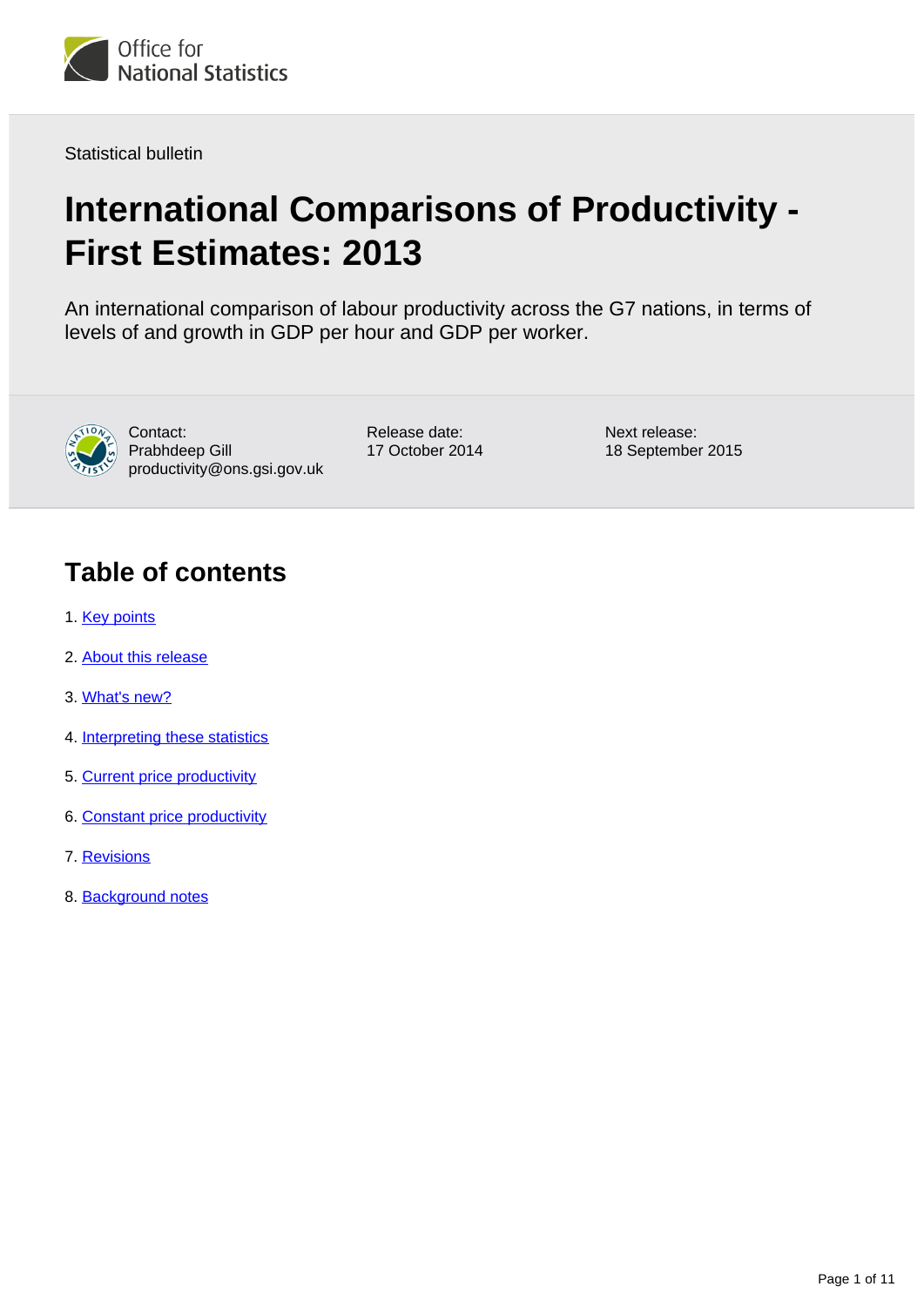# <span id="page-1-0"></span>**1. Key points**

- Output per hour in the UK was 17 percentage points below the average for the rest of the major G7 industrialised economies in 2013, the widest productivity gap since 1992. On an output per worker basis, UK productivity was 19 percentage points below the average for the rest of the G7 in 2013
- UK output per hour fell slightly in 2013 compared with 2012, contrasting with an increase of 1.0% across the rest of the G7
- In 2013 UK output per hour was roughly unchanged from its level in the pre-downturn year of 2007, but some 15-16 percentage points below a counterfactual level had the UK's strong productivity growth prior to the downturn continued. The productivity gap on the same basis for the rest of the G7 is around 6 percentage points
- As well as first estimates for 2013, this release includes revised GDP estimates for the UK, Germany, France and Italy resulting from adoption of new National Accounts reporting standards and other methodological changes

## <span id="page-1-1"></span>**2. About this release**

This bulletin contains annual estimates of labour productivity for the G7 developed countries (Canada, France, Germany, Italy, Japan, UK and USA) up to 2013. Labour productivity measures the amount of economic output that is produced by a unit of labour input, and is a key indicator of economic performance.

Output is measured by gross domestic product (GDP). Labour input is measured in two ways – by total hours worked and by numbers of workers in employment. These two measures of labour input can yield different results, reflecting differences in working patterns across countries and compositional movements over time, such as a shift towards part-time working.

Comparability across countries is achieved by converting local currency based measures of GDP using purchasing power parity (PPP) exchange rates. PPP exchange rates (usually referred to simply as PPPs) attempt to equalise the cost of a representative basket of goods and services in countries with different national currencies. An ONS article explaining the [uses and limitations of PPPs \(246.1 Kb Pdf\)](http://www.ons.gov.uk/ons/rel/elmr/economic-and-labour-market-review/no--8--august-2007/international-comparisons-of-productivity--recommended-uses-of-the-current-and-constant-ppp-approach.pdf) is available on our website.

The estimates in this release update those published on 20 February 2014. This release cycle reflects the publication and revision cycles of the component data series.

## <span id="page-1-2"></span>**3. What's new?**

This release includes first estimates for 2013. In addition, GDP estimates for the UK, Germany, France and Italy reflect the adoption of a new National Accounting standard known as ESA 2010. These revisions bring these countries GDP estimates broadly into line, methodologically, with those for the US and Canada, but the new accounting standard has not yet been adopted in Japan.

Estimates of constant price productivity in Tables 3 and 4 are now rounded to one decimal place, and revisions to previously published constant price estimates are now presented in terms of differences in annual growth rates.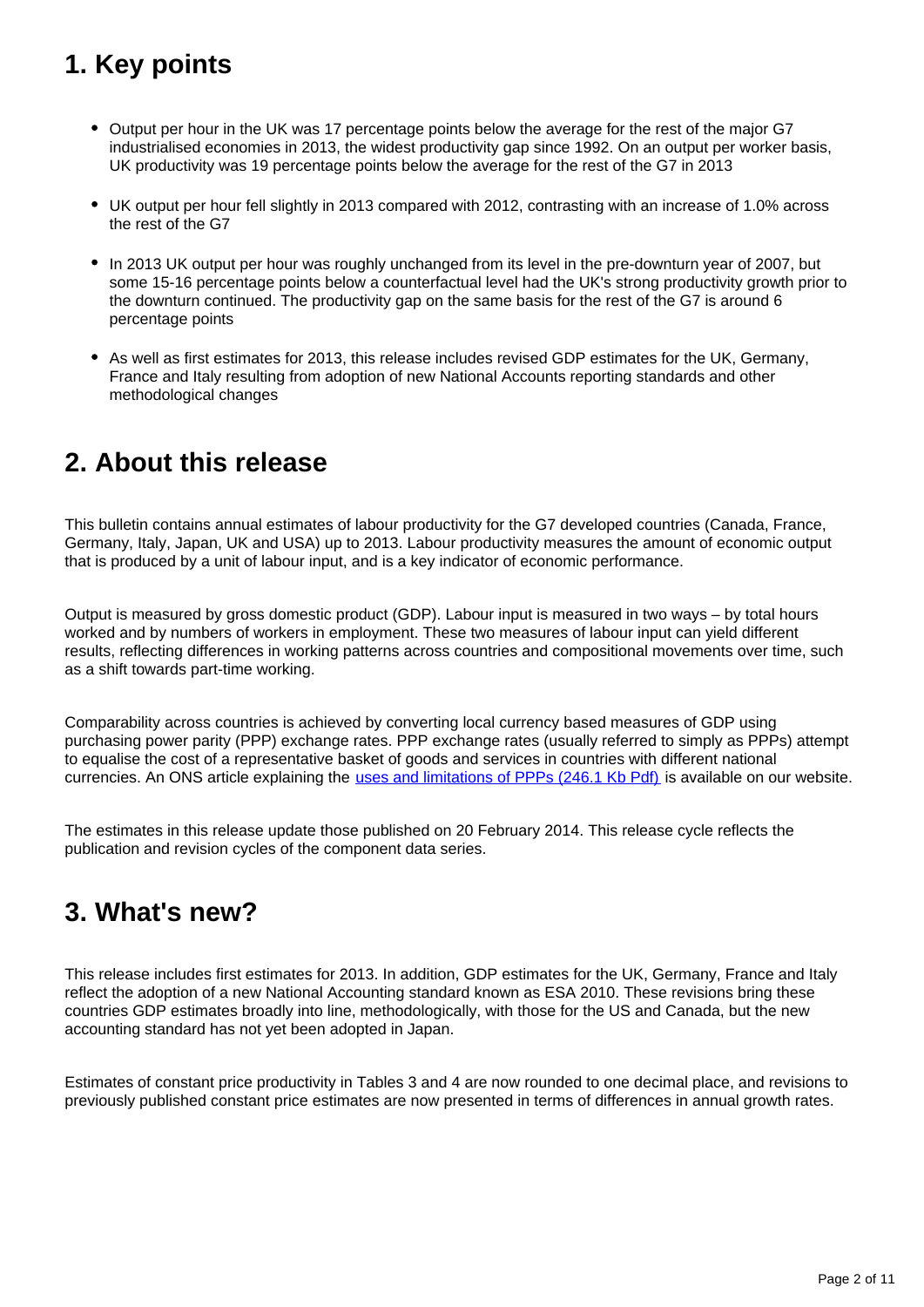## <span id="page-2-0"></span>**4. Interpreting these statistics**

The labour productivity measures in this bulletin are presented in terms of **current prices**, suitable for crosscountry comparison of levels of productivity for a single year, and **constant prices**, suitable for analysis of productivity performance over a number of years. The current price estimates in Tables 1 and 2 should be read horizontally, while the constant price estimates in Tables 3 and 4 should be read vertically.

Current price productivity estimates are indexed spatially to UK=100 for each year and show each country's productivity relative to that of the UK in that year. Since productivity is a key determinant of living standards, these estimates also provide an indication of living standards relative to the UK.

In interpreting these estimates users should bear in mind that PPPs provide only an approximate conversion from national currencies and may not fully reflect national differences in the composition of a representative basket of goods and services. Additionally, care should be taken in interpreting movements in current price productivity estimates over time. For example, an increase in UK productivity relative to another country from one year to another could be due to UK productivity growing faster, or falling less, or due to changes in relative prices in the two countries, or some combination of these movements.

Constant price productivity estimates are indexed to a particular year. For each single country, these estimates are conceptually similar to national labour productivity series (minor differences from national sources are described in the Background Notes to this bulletin). The index year is set at 2007 in order to focus on movements in labour productivity over the economic downturn.

Constant price productivity estimates show the evolution of productivity for each country and for the G7 (and G7 excluding the UK) aggregates, but should not be used to compare productivity across countries at a point in time. Productivity growth can be decomposed into growth of output minus the growth of labour input, and these components can move in different directions within and across countries. This should be borne in mind in interpreting the constant price productivity estimates in this release.

More information on methodology and interpretation is available in the Background Notes to this bulletin. Additionally, the [Quality and Methodology Information paper \(123.8 Kb Pdf\)](http://www.ons.gov.uk/ons/guide-method/method-quality/quality/quality-information/economy/summary-quality-report-for-international-comparisons-of-productivity.pdf) for this release provides information on the quality of the estimates in this release, as well as providing a summary of methods used in compiling the estimates.

# <span id="page-2-1"></span>**5. Current price productivity**

Current price productivity estimates allow for comparison of how much economic output, measured in common currency terms, is produced by each worker and hour worked across countries in a particular year, relative to the UK=100. Further information is available in Tables 1 and 2 in the [reference table \(128.5 Kb Excel sheet\)](http://www.ons.gov.uk/ons/rel/icp/international-comparisons-of-productivity/2013---first-estimates/rftxl-icp1014.xls) component of this release and at the back of the PDF version of this statistical bulletin.

### **GDP per hour worked (Table 1)**

On this basis, UK productivity in 2013 was:

- Above that of Japan by 15 percentage points
- Roughly equal to that of Canada
- Lower than that of Italy by 9 percentage points
- Lower than that of the remaining G7 countries by 28 to 30 percentage points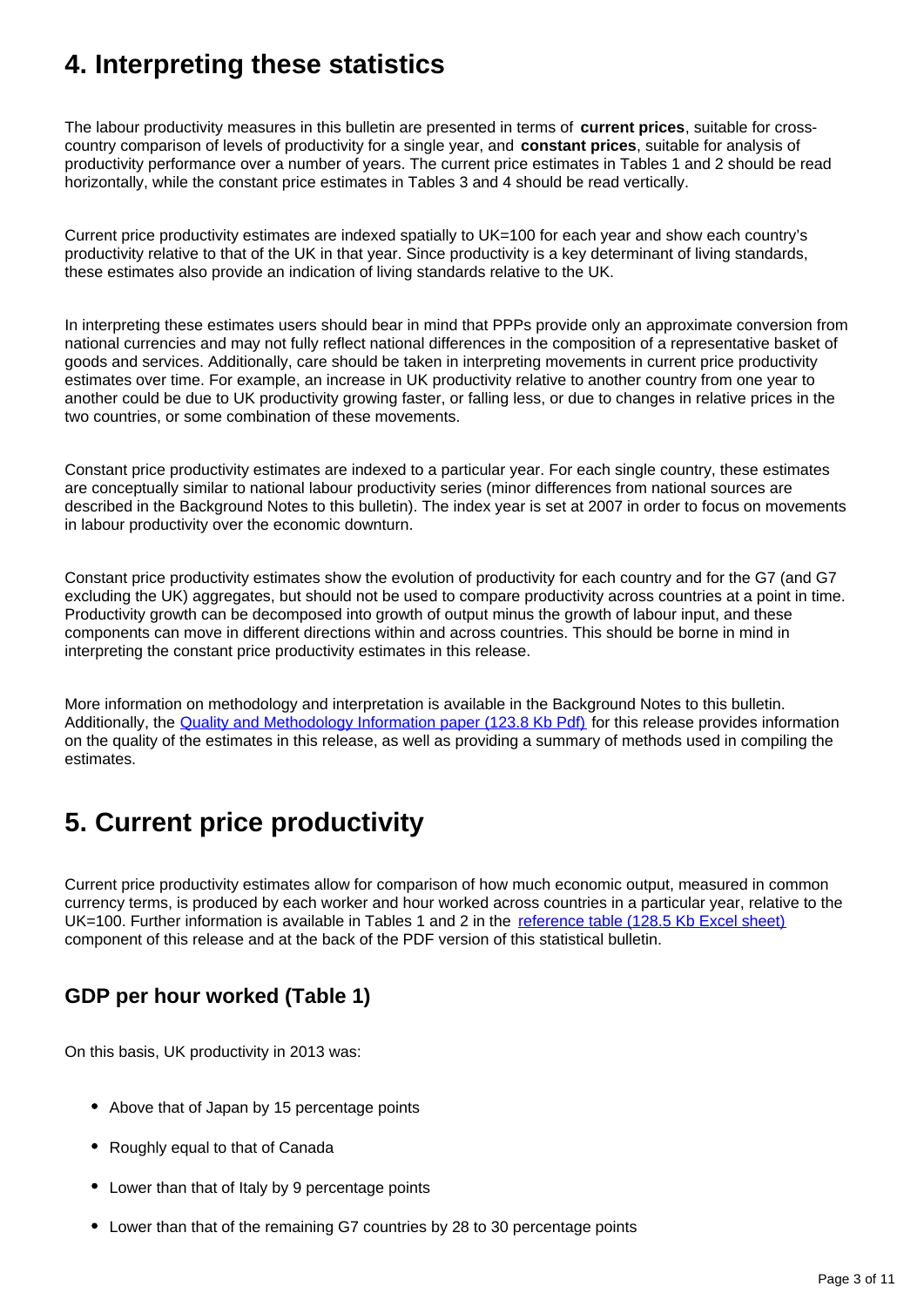

### **Figure 1: GDP per hour worked, G7 countries**

### **Source: Office for National Statistics**

Comparing 2013 with 2012, these first estimates show very little change in relative UK productivity levels. The difference in productivity on this measure between the UK and the rest of the G7 was 17 percentage points in 2013, unchanged from 2012 and the widest differential since 1992.

### **GDP per worker (Table 2)**

First estimates for 2013 show that UK output per worker was:

- Above that of Japan by 12 percentage points
- Below that of Canada and Germany by 3 and 7 percentage points respectively
- Below that of Italy and France by 14 to 15 percentage points
- Below that of the US by 39 percentage points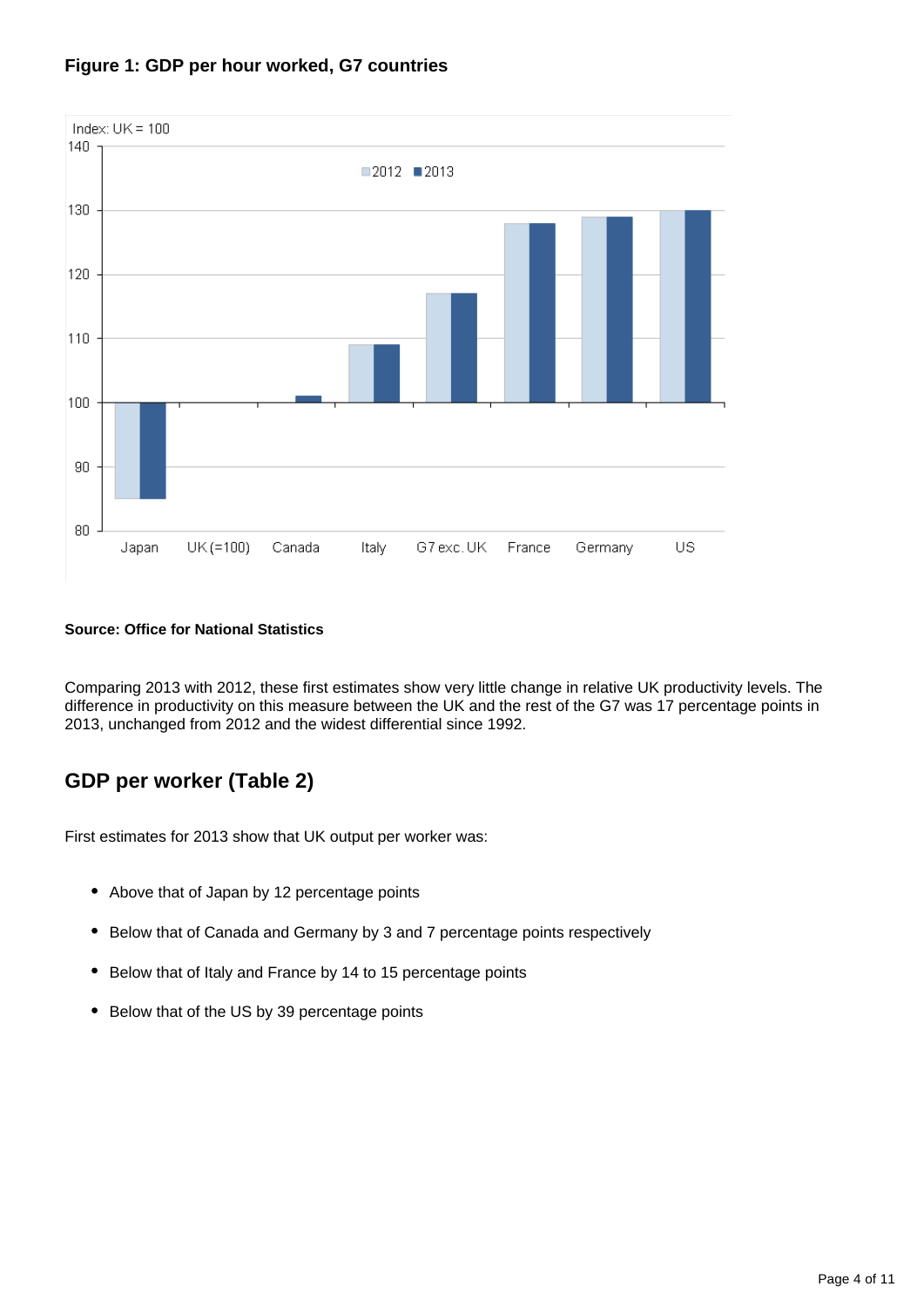

### **Figure 2: GDP per worker, G7 countries**

### **Source: Office for National Statistics**

Comparing 2013 with 2012, the shortfall between output per worker in the UK and the rest of the G7 decreased by 1 percentage point, and there were relative improvements against each of the constituent countries.

As illustrated in Figure 3, there are significant differences in average hours worked across the G7, reflecting cultural and compositional differences between economies. The general trend across the G7 as a whole is towards lower hours. Different movements in average hours across countries account for differences in the patterns of productivity in Figures 1 and 2; in particular, there has been a distinct upturn in average hours worked in the UK in each of 2012 and 2013. The difference in average hours worked in 2013 between the US (where average hours are highest across the G7) and Germany (lowest) is equivalent to around 8 hours per week for the average worker. Average hours worked in the UK are close to the average for the G7 as a whole.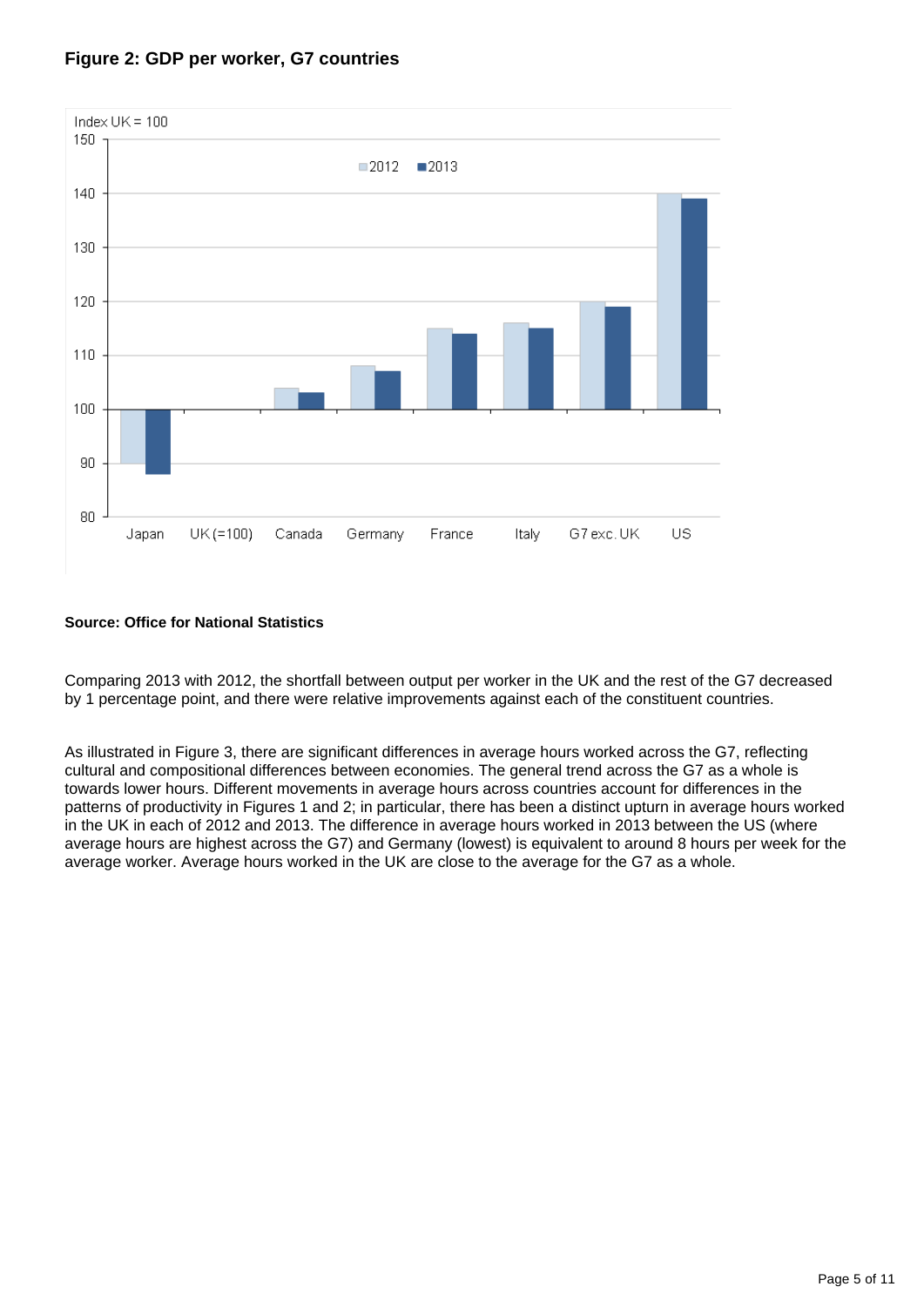

#### **Source: Office for National Statistics**

**Notes:**

1. G7 average hours is unweighted

### <span id="page-5-0"></span>**6. Constant price productivity**

Constant price productivity estimates are indexed to 2007=100 and show the evolution of labour productivity for each country and group of countries over time. Further information is available in Table 3 (GDP per hour worked) and Table 4 (GDP per worker) in the [reference table \(128.5 Kb Excel sheet\)](http://www.ons.gov.uk/ons/rel/icp/international-comparisons-of-productivity/2013---first-estimates/rftxl-icp1014.xls) component of this release and at the back of the PDF version of this statistical bulletin. The following commentary focuses on GDP per hour worked, which is a more comprehensive measure of productivity than GDP per worker.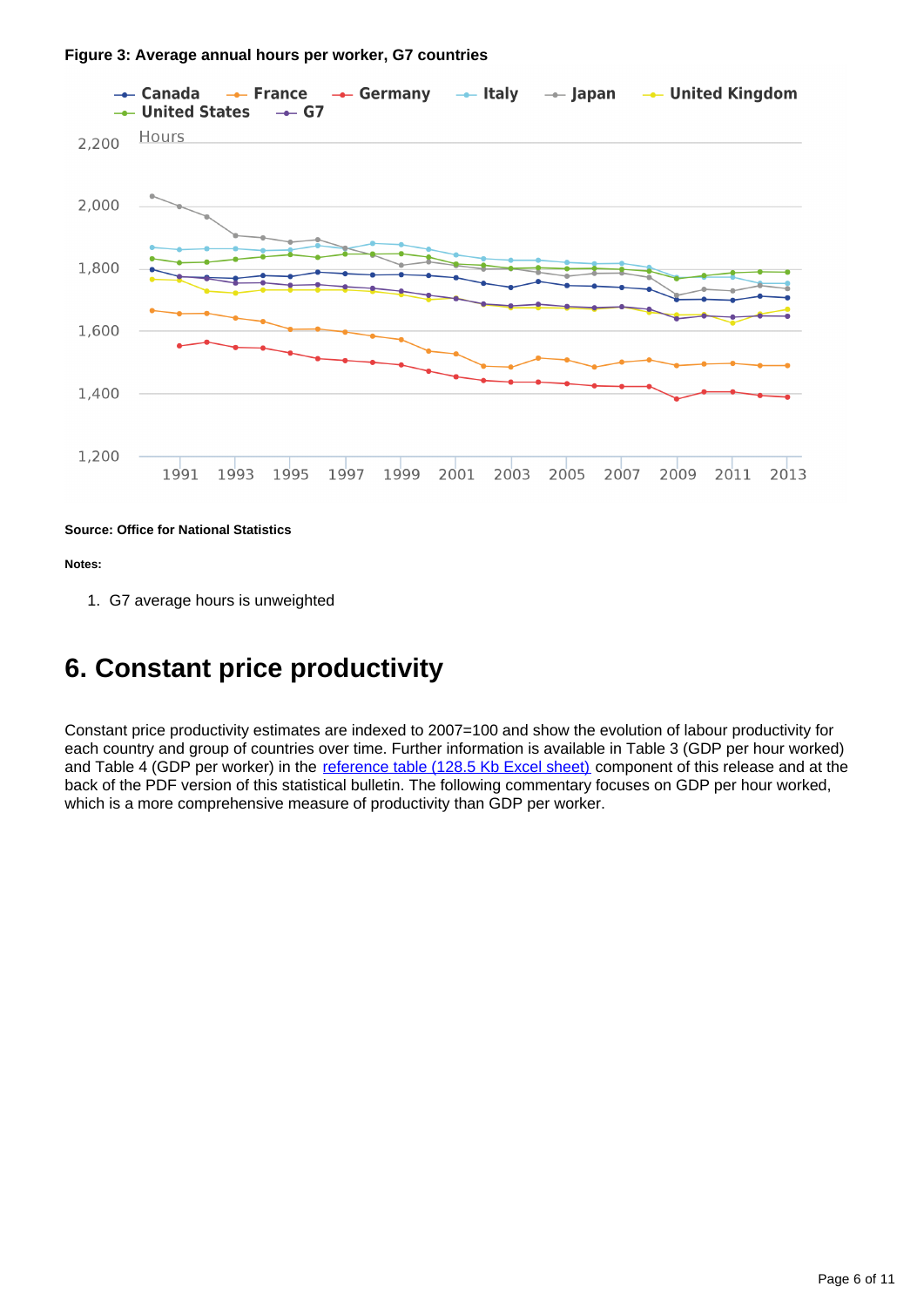#### **Figure 4: Constant price GDP per hour worked, actuals and projections**



#### **GDP per hour worked (Table 3)**

#### **Source: Office for National Statistics**

Figure 4 shows GDP per hour worked for the UK and an aggregated series for the rest of the G7, together with simple projections based on average productivity growth over 1997-2007, that is, before the global economic downturn. On this basis, the combination of strong UK productivity growth up to 2007 and weak productivity performance since 2007 implies a productivity gap of some 15-16% in 2013. Revisions to UK GDP have increased its level significantly, but revisions to GDP growth rates have been much more modest, such that the productivity gap on the latest estimates is only marginally narrower than on the previous estimates.

Average annual productivity growth between 1997 and 2007 for the rest of the G7 was lower than in the UK (around 1.8%, compared with 2.3% for the UK), and productivity performance since 2007 has on average been somewhat stronger, implying a productivity gap of around 6% in 2013.

Figure 5 illustrates the difference in productivity trajectories over recent years between the main European economies on the one hand, and North America and Japan on the other hand. Output per hour fell sharply in most countries over the 2008-09 downturn, but then rebounded sharply in Japan, Canada and especially the US, whereas the recovery in productivity has been more muted in France, and much weaker, in line with the UK experience, in Germany and Italy.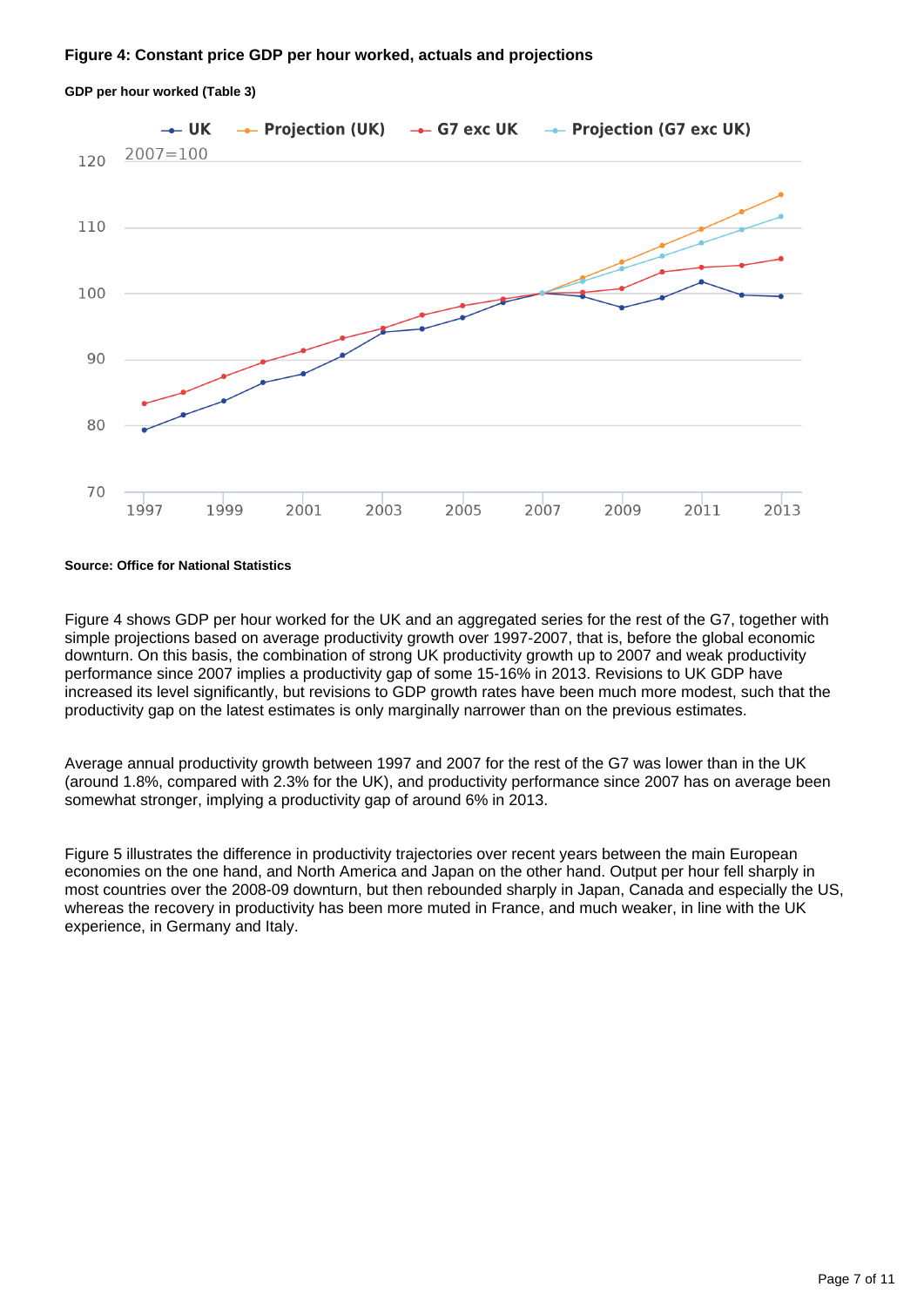



**Source: Office for National Statistics**

However, converting the time series in Figure 5 into productivity gaps (calculated as in Figure 4) for 2013 would yield gaps of 11% for Germany but only 4% for Italy. This is because Italy's trend productivity growth in the period prior to the economic downturn (about 0.5% per year) was much weaker than Germany's trend productivity growth of 1.7% per year.

## <span id="page-7-0"></span>**7. Revisions**

The main revisions in this release are to GDP, including but not limited to changes reflecting new international reporting standards:

- Canada (in 2010) and the USA (in 2013) have already implemented changes under the System of National Accounts 2008 (SNA08)
- The four European members of the G7 (UK, Germany, France and Italy) implemented changes under the European System of Accounts 2010 (ESA10, which is broadly comparable with SNA08) in 2014, incorporated for the first time in this release
- Japan has not yet implemented SNA08 and will not do so until 2016
- One important feature of SNA08 and ESA10 is the re-classification of R&D expenditure as asset accumulation rather than current expenditure. This increases measured GDP
- In some cases, changes to the National Accounts go beyond those required under SNA08/ESA10. For example, the UK has introduced improvements to the estimation of gross fixed capital formation (separate from the capitalisation of R&D)
- Interpretation of SNA08/ESA10 can differ between countries

More information is available on the **OECD** website. Taking all National Accounts revisions together, France and Germany have revised the level of GDP (in both current prices and volume terms) upwards by about 3% on average over the period since 1990, while in Italy the upward revisions average 3.6%. UK current price GDP has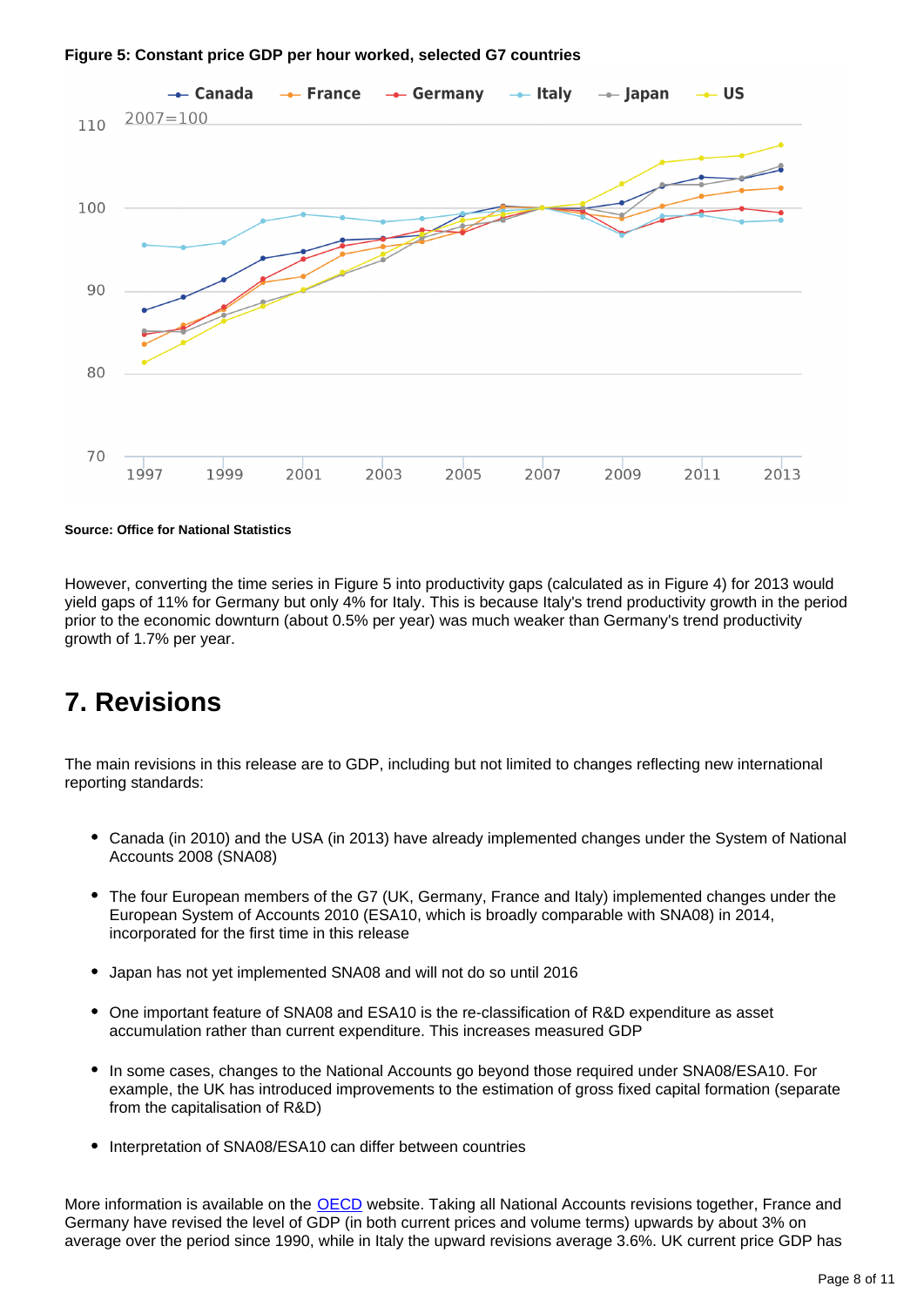been revised upwards by 4.4% on average over this period, and the volume estimate has been revised upwards by 5.4%<sup>1</sup>. Generally, revisions to GDP growth rates are much smaller than revisions to GDP levels. For Germany and Italy there are no significant changes to (constant price) GDP growth over the period since 1990. French average GDP growth has been revised up by 0.1% per year and UK average GDP growth has been revised down by 0.1% per year over this period.

Other revisions include:

- USA current and constant price GDP has been revised down in 2011 and 2012, reflecting the annual revision of the National Income and Product Accounts. A detailed explanation of these revisions is available on the Bureau of Economic Analysis [website](http://bea.gov/national/an1.htm)
- PPP exchange rates have been revised in 2012. The effect of these revisions is to reduce the value of GDP in US dollar terms for all countries other than the USA (thus tending to increase US productivity relative top other countries)
- French average hours worked have been revised up by about 1% on average over the entire time series
- There are no material changes to employment in any of the G7<sup>2</sup>

Tables R1 to R4 in the [reference table \(128.5 Kb Excel sheet\)](http://www.ons.gov.uk/ons/rel/icp/international-comparisons-of-productivity/2013---first-estimates/rftxl-icp1014.xls) component of this release and at the back of the PDF version of this statistical bulletin compare the latest estimates data with the data from the previous release on 20 February 2014. Note that because Tables 1 and 2 are indexed to UK=100, revisions to the UK are zero by definition in Tables R1 and R2. Nevertheless, the largest factor in the revisions to other countries estimates (that is, in their relative productivity in relation to that of the UK) is the revisions to UK GDP series. For example, there are no revisions to the components of current price output per head and per worker in Canada or Japan prior to 2012, so all of the revisions for these countries in Tables R1 and R2 over the period 1990 to 2011 reflect UK revisions.

Revisions to constant price productivity in Tables R3 and R4 are now presented in terms of differences in growth rates. Revisions are dominated by changes in constant price GDP. On average over the whole period, growth of output per hour has been revised up by 0.1% per year in France and down by 0.1% per year in the UK. Growth of output per hour has been revised down by 0.5 percentage points in the US in 2012.

### **Notes for Revisions**

- 1. At the time of preparing this release, OECD GDP data for the UK prior to 1997 reflected UK data as published on the ONS website on 31 September 2014. For these years, this release uses revised UK GDP data as published on the ONS website on 6 October 2014
- 2. Headline revisions to UK employment arising from revised population weights reflecting the 2011 Census were published by ONS on 23 September 2014. The re-weighted series are not incorporated in the employment series used in this release. The impact of the revisions is to increase aggregate employment since 2001 which, other things equal, implies lower levels of productivity. Revisions to employment growth rates are very small and will not materially change the path of productivity growth

## <span id="page-8-0"></span>**8. Background notes**

### 1. **This Statistical Bulletin**

ONS publishes annual estimates of International Comparisons of Productivity twice a year. Initial estimates are published approximately nine months after the reference year, with final estimates published approximately five months later. Exact publication dates vary subject to the availability of the source datasets.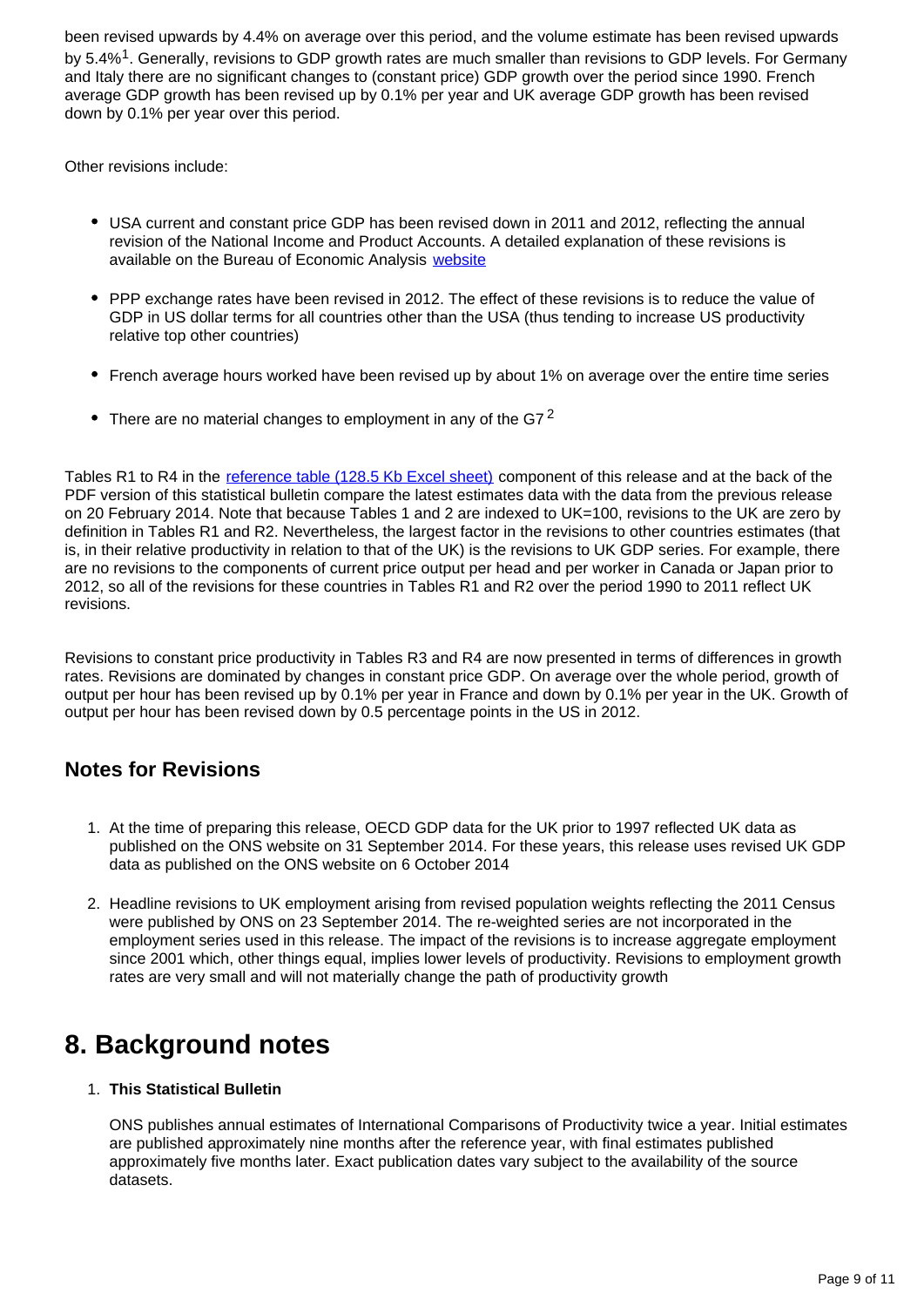### 2. **Quality and methodology**

The United Kingdom Statistics Authority has designated these statistics as National Statistics, in accordance with the Statistics and Registration Service Act 2007 and signifying compliance with the Code of Practice for Official Statistics.

Designation can be broadly interpreted to mean that the statistics:

- meet identified user needs
- are well explained and readily accessible
- are produced according to sound methods, and
- are managed impartially and objectively in the public interest.

Once statistics have been designated as National Statistics it is a statutory requirement that the Code of Practice shall continue to be observed.

A [Quality and Methodology Information paper \(123.8 Kb Pdf\)](http://www.ons.gov.uk/ons/guide-method/method-quality/quality/quality-information/economy/summary-quality-report-for-international-comparisons-of-productivity.pdf) for this release was published on 20 July 2012. This paper describes the intended uses of the statistics presented in this publication, their quality, and the sources and methods used to produce them. The paper also provides information on the uses and limitations of international comparisons of productivity.

For this release the base year for PPPs is 2011, which is the latest year for which the OECD PPP series have been benchmarked.

The output measure used here (GDP) differs from that used for the ONS headline measure of productivity (Gross Value Added (GVA)). In the National Accounts, GDP is valued at market prices and GVA is valued at basic prices. The principal difference is that basic prices exclude taxes and subsidies on products, such as VAT and excise duties. For further information on the relationship between GVA and GDP see Chapter 4 of the [ONS Productivity Handbook](http://www.ons.gov.uk/ons/guide-method/method-quality/specific/economy/productivity-measures/productivity-handbook/index.html).

GVA is the preferred measure of output for productivity purposes. However, as the OECD does not produce output level series using basic prices over the necessary time period, and PPPs are based on market prices, GDP is used in this bulletin. Differences between growth rates of GVA and GDP are not normally significant.